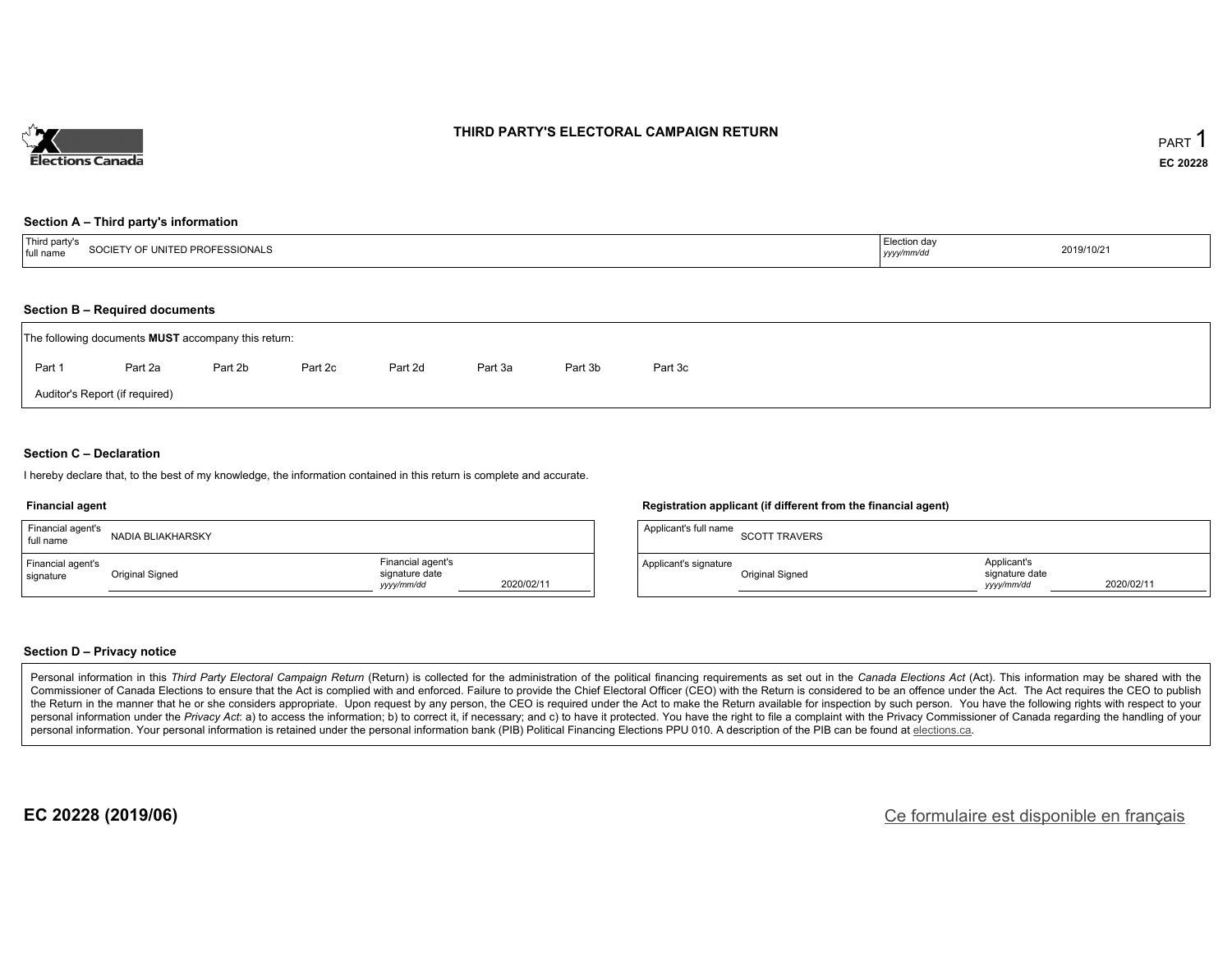

### **THIRD PARTY'S ELECTORAL CAMPAIGN RETURN HIRD PARTY'S ELECTORAL CAMPAIGN RETURN<br>Statement of monetary contributions received PART 2a PART 2a**

**EC 20228**

|                                                                                     | No. | Full name | <b>Street</b><br>no. | <b>Street</b> | Apt. | City | Prov./<br>Terr. | Postal<br>code | Date<br>received<br>yyyy/mm/dd                         | Individual | Business /<br>Commercial<br>organization | Government | Trade union | Corporation<br>without share<br>capital | Unincorporated<br>organization or<br>association |
|-------------------------------------------------------------------------------------|-----|-----------|----------------------|---------------|------|------|-----------------|----------------|--------------------------------------------------------|------------|------------------------------------------|------------|-------------|-----------------------------------------|--------------------------------------------------|
|                                                                                     |     |           |                      |               |      |      |                 |                |                                                        | \$         | \$                                       | \$         | \$          | \$                                      | \$                                               |
|                                                                                     |     |           |                      |               |      |      |                 |                |                                                        |            |                                          |            |             |                                         |                                                  |
|                                                                                     |     |           |                      |               |      |      |                 |                |                                                        |            |                                          |            |             |                                         |                                                  |
|                                                                                     |     |           |                      |               |      |      |                 |                |                                                        |            |                                          |            |             |                                         |                                                  |
|                                                                                     |     |           |                      |               |      |      |                 |                |                                                        |            |                                          |            |             |                                         |                                                  |
|                                                                                     |     |           |                      |               |      |      |                 |                |                                                        |            |                                          |            |             |                                         |                                                  |
|                                                                                     |     |           |                      |               |      |      |                 |                |                                                        |            |                                          |            |             |                                         |                                                  |
|                                                                                     |     |           |                      |               |      |      |                 |                |                                                        |            |                                          |            |             |                                         |                                                  |
|                                                                                     |     |           |                      |               |      |      |                 |                |                                                        |            |                                          |            |             |                                         |                                                  |
|                                                                                     |     |           |                      |               |      |      |                 |                |                                                        |            |                                          |            |             |                                         |                                                  |
|                                                                                     |     |           |                      |               |      |      |                 |                |                                                        |            |                                          |            |             |                                         |                                                  |
|                                                                                     |     |           |                      |               |      |      |                 |                |                                                        |            |                                          |            |             |                                         |                                                  |
|                                                                                     |     |           |                      |               |      |      |                 |                |                                                        |            |                                          |            |             |                                         |                                                  |
|                                                                                     |     |           |                      |               |      |      |                 |                |                                                        |            |                                          |            |             |                                         |                                                  |
|                                                                                     |     |           |                      |               |      |      |                 |                |                                                        |            |                                          |            |             |                                         |                                                  |
|                                                                                     |     |           |                      |               |      |      |                 |                |                                                        |            |                                          |            |             |                                         |                                                  |
|                                                                                     |     |           |                      |               |      |      |                 |                | Totals carried forward from previous page \$           |            |                                          |            |             |                                         |                                                  |
| Total amount of monetary contributions by contributors who gave over \$200 (A)      |     |           |                      |               |      |      |                 |                |                                                        |            |                                          |            |             |                                         |                                                  |
| Number of contributors who gave over \$200                                          |     |           |                      |               |      |      |                 |                |                                                        |            |                                          |            |             |                                         |                                                  |
| Total amount of monetary contributions by contributors who gave \$200 or less $(B)$ |     |           |                      |               |      |      |                 |                |                                                        |            |                                          |            |             |                                         |                                                  |
| Number of contributors who gave \$200 or less                                       |     |           |                      |               |      |      |                 |                |                                                        |            |                                          |            |             |                                         |                                                  |
| Total amount of all monetary contributions (A+B)                                    |     |           |                      |               |      |      |                 |                |                                                        |            |                                          |            |             |                                         |                                                  |
|                                                                                     |     |           |                      |               |      |      |                 |                | Number of contributors who gave monetary contributions |            |                                          |            |             |                                         |                                                  |

| Third<br>  party | <b>PRIONALL</b><br>JNHF1<br>PRU<br>ovu<br>$\sim$ | $\sim$<br>амил ча<br>™mm⁄au<br>, уууулг | 2019/10/2 | Page |  |  |  |
|------------------|--------------------------------------------------|-----------------------------------------|-----------|------|--|--|--|
|------------------|--------------------------------------------------|-----------------------------------------|-----------|------|--|--|--|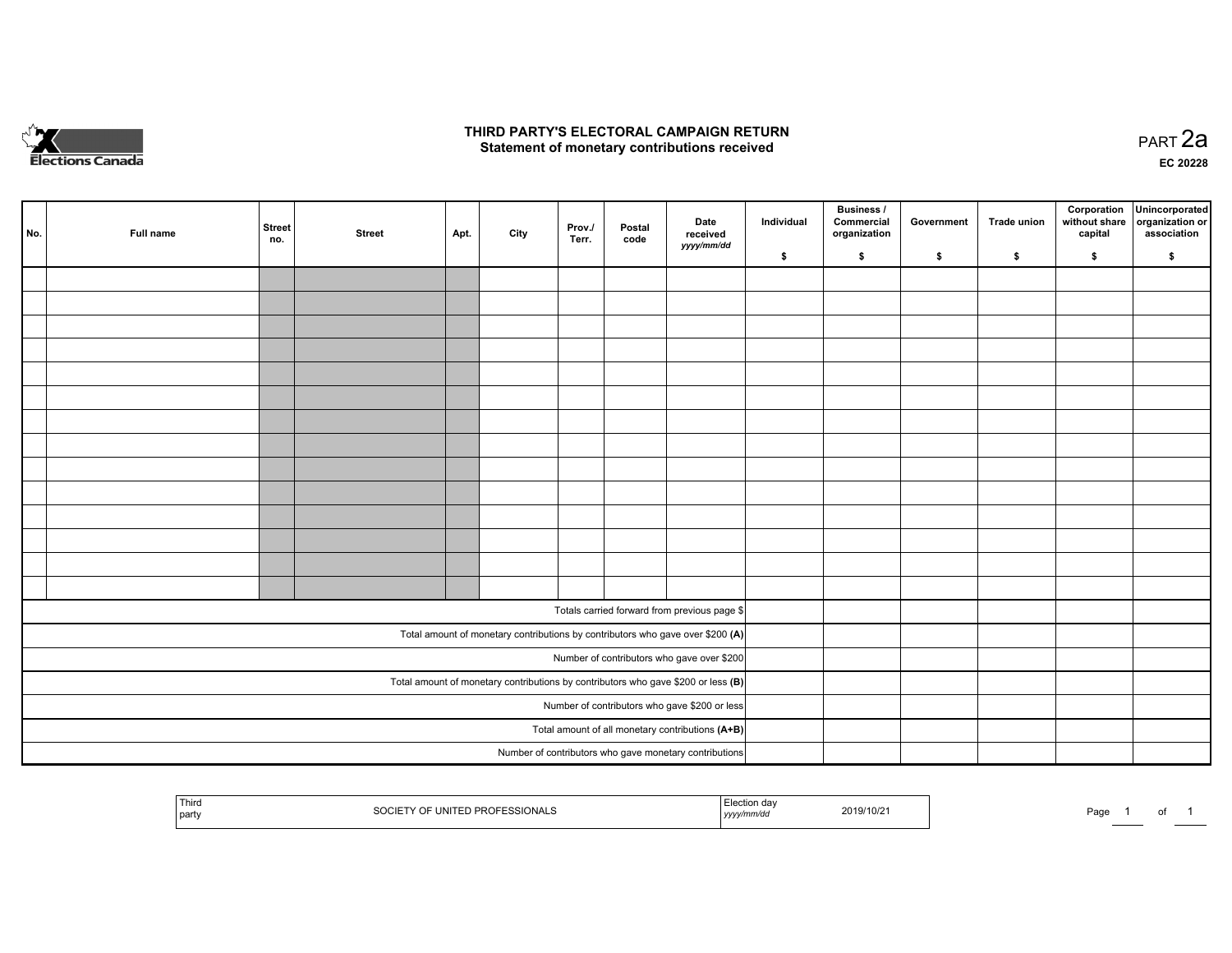

## **THIRD PARTY'S ELECTORAL CAMPAIGN RETURN**  THIRD PARTY'S ELECTORAL CAMPAIGN RETURN<br>Statement of non-monetary contributions received

of 1

|                                                                                         | No. | Full name | <b>Street</b><br>no. | <b>Street</b> | Apt.                                                 | City | Prov./<br>Terr. | Postal<br>code | Date<br>received<br>yyyy/mm/dd                                                     | Individual | <b>Business /</b><br>Commercial<br>organization | Government | Trade union | Corporation<br>without share<br>capital | Unincorporated<br>organization or<br>association |
|-----------------------------------------------------------------------------------------|-----|-----------|----------------------|---------------|------------------------------------------------------|------|-----------------|----------------|------------------------------------------------------------------------------------|------------|-------------------------------------------------|------------|-------------|-----------------------------------------|--------------------------------------------------|
|                                                                                         |     |           |                      |               |                                                      |      |                 |                |                                                                                    | \$         | \$                                              | \$         | \$          | \$                                      | \$                                               |
|                                                                                         |     |           |                      |               |                                                      |      |                 |                |                                                                                    |            |                                                 |            |             |                                         |                                                  |
|                                                                                         |     |           |                      |               |                                                      |      |                 |                |                                                                                    |            |                                                 |            |             |                                         |                                                  |
|                                                                                         |     |           |                      |               |                                                      |      |                 |                |                                                                                    |            |                                                 |            |             |                                         |                                                  |
|                                                                                         |     |           |                      |               |                                                      |      |                 |                |                                                                                    |            |                                                 |            |             |                                         |                                                  |
|                                                                                         |     |           |                      |               |                                                      |      |                 |                |                                                                                    |            |                                                 |            |             |                                         |                                                  |
|                                                                                         |     |           |                      |               |                                                      |      |                 |                |                                                                                    |            |                                                 |            |             |                                         |                                                  |
|                                                                                         |     |           |                      |               |                                                      |      |                 |                |                                                                                    |            |                                                 |            |             |                                         |                                                  |
|                                                                                         |     |           |                      |               |                                                      |      |                 |                |                                                                                    |            |                                                 |            |             |                                         |                                                  |
|                                                                                         |     |           |                      |               |                                                      |      |                 |                |                                                                                    |            |                                                 |            |             |                                         |                                                  |
|                                                                                         |     |           |                      |               |                                                      |      |                 |                |                                                                                    |            |                                                 |            |             |                                         |                                                  |
|                                                                                         |     |           |                      |               |                                                      |      |                 |                |                                                                                    |            |                                                 |            |             |                                         |                                                  |
|                                                                                         |     |           |                      |               |                                                      |      |                 |                |                                                                                    |            |                                                 |            |             |                                         |                                                  |
|                                                                                         |     |           |                      |               |                                                      |      |                 |                |                                                                                    |            |                                                 |            |             |                                         |                                                  |
|                                                                                         |     |           |                      |               |                                                      |      |                 |                |                                                                                    |            |                                                 |            |             |                                         |                                                  |
|                                                                                         |     |           |                      |               |                                                      |      |                 |                |                                                                                    |            |                                                 |            |             |                                         |                                                  |
|                                                                                         |     |           |                      |               |                                                      |      |                 |                | Totals carried forward from previous page \$                                       |            |                                                 |            |             |                                         |                                                  |
|                                                                                         |     |           |                      |               |                                                      |      |                 |                | Total amount of non-monetary contributions by contributors who gave over \$200 (A) |            |                                                 |            |             |                                         |                                                  |
| Number of contributors who gave over \$200                                              |     |           |                      |               |                                                      |      |                 |                |                                                                                    |            |                                                 |            |             |                                         |                                                  |
| Total amount of non-monetary contributions by contributors who gave \$200 or less $(B)$ |     |           |                      |               |                                                      |      |                 |                |                                                                                    |            |                                                 |            |             |                                         |                                                  |
|                                                                                         |     |           |                      |               | Number of contributors who gave \$200 or less        |      |                 |                |                                                                                    |            |                                                 |            |             |                                         |                                                  |
|                                                                                         |     |           |                      |               | Total amount of all non-monetary contributions (A+B) |      |                 |                |                                                                                    |            |                                                 |            |             |                                         |                                                  |
|                                                                                         |     |           |                      |               |                                                      |      |                 |                | Number of contributors who gave non-monetary contributions                         |            |                                                 |            |             |                                         |                                                  |
|                                                                                         |     |           |                      |               |                                                      |      |                 |                |                                                                                    |            |                                                 |            |             |                                         |                                                  |

| Third<br>$H$ $H$<br>UNIF<br>JNAI<br>コレハコ<br>par | <b>Election</b><br>da∖<br>2019/10/21<br>, yyyymmaa | Pag⊾ |
|-------------------------------------------------|----------------------------------------------------|------|
|-------------------------------------------------|----------------------------------------------------|------|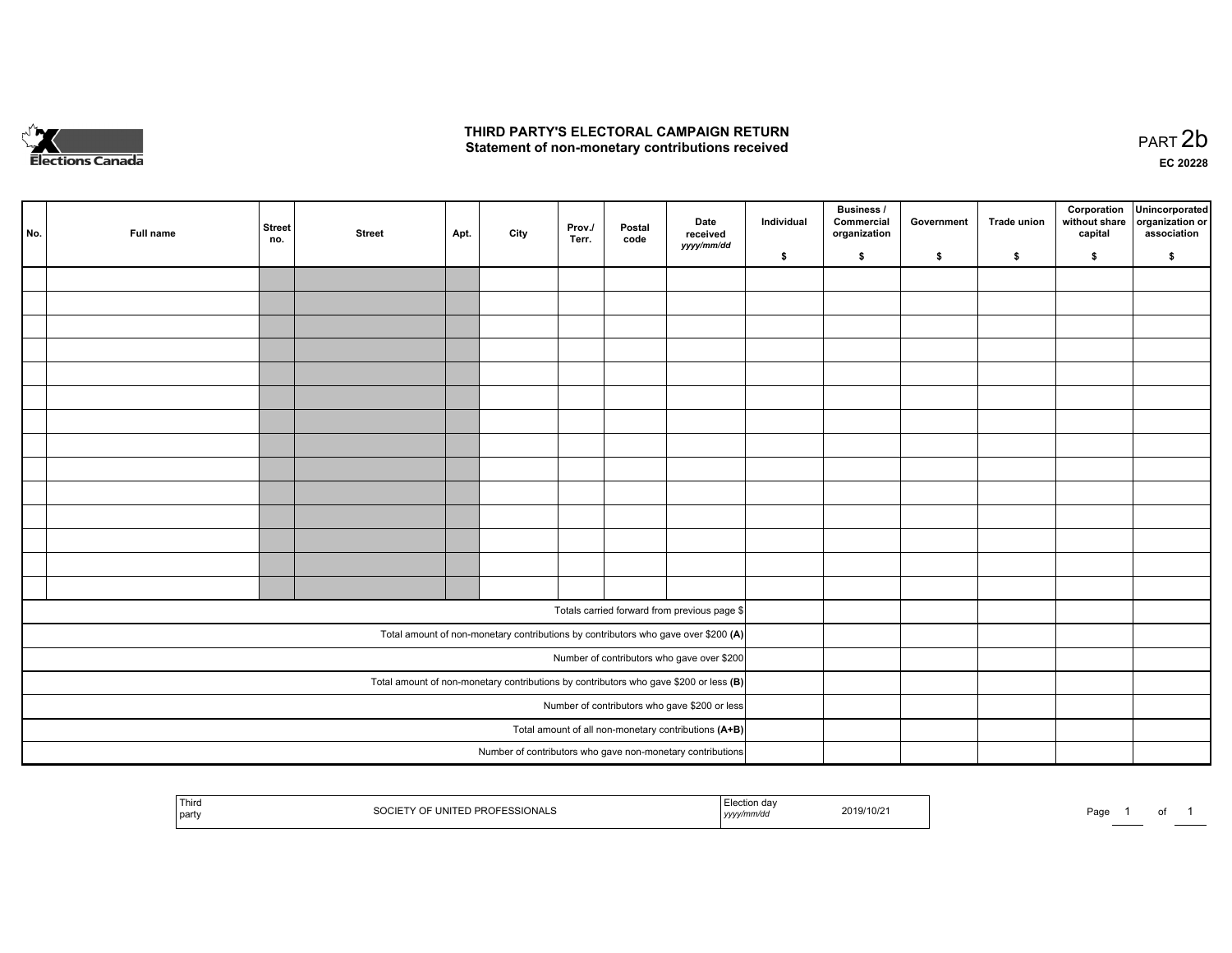

## **THIRD PARTY'S ELECTORAL CAMPAIGN RETURN STATE:** PRACT OF OPPRESS TO PART 2C STATE STATE STATE STATE STATE STATE STATE STATE STATE STATE STATE STATE STA<br>PART 2C Statement of operating loans received

**EC 20228**

|                                                                 | No. | Full name | <b>Street</b><br>no. | <b>Street</b> | Apt. | City | Prov./<br>Terr. | Postal<br>code | Date<br>received                                             | Individual | <b>Business /</b><br>Commercial<br>organization | Government | <b>Trade union</b> | Corporation<br>capital | Unincorporated<br>without share   organization or<br>association |
|-----------------------------------------------------------------|-----|-----------|----------------------|---------------|------|------|-----------------|----------------|--------------------------------------------------------------|------------|-------------------------------------------------|------------|--------------------|------------------------|------------------------------------------------------------------|
|                                                                 |     |           |                      |               |      |      |                 |                | yyyy/mm/dd                                                   | \$         | \$                                              | \$         | \$                 | \$                     | \$                                                               |
|                                                                 |     |           |                      |               |      |      |                 |                |                                                              |            |                                                 |            |                    |                        |                                                                  |
|                                                                 |     |           |                      |               |      |      |                 |                |                                                              |            |                                                 |            |                    |                        |                                                                  |
|                                                                 |     |           |                      |               |      |      |                 |                |                                                              |            |                                                 |            |                    |                        |                                                                  |
|                                                                 |     |           |                      |               |      |      |                 |                |                                                              |            |                                                 |            |                    |                        |                                                                  |
|                                                                 |     |           |                      |               |      |      |                 |                |                                                              |            |                                                 |            |                    |                        |                                                                  |
|                                                                 |     |           |                      |               |      |      |                 |                |                                                              |            |                                                 |            |                    |                        |                                                                  |
|                                                                 |     |           |                      |               |      |      |                 |                |                                                              |            |                                                 |            |                    |                        |                                                                  |
|                                                                 |     |           |                      |               |      |      |                 |                |                                                              |            |                                                 |            |                    |                        |                                                                  |
|                                                                 |     |           |                      |               |      |      |                 |                |                                                              |            |                                                 |            |                    |                        |                                                                  |
|                                                                 |     |           |                      |               |      |      |                 |                |                                                              |            |                                                 |            |                    |                        |                                                                  |
|                                                                 |     |           |                      |               |      |      |                 |                |                                                              |            |                                                 |            |                    |                        |                                                                  |
|                                                                 |     |           |                      |               |      |      |                 |                |                                                              |            |                                                 |            |                    |                        |                                                                  |
|                                                                 |     |           |                      |               |      |      |                 |                |                                                              |            |                                                 |            |                    |                        |                                                                  |
|                                                                 |     |           |                      |               |      |      |                 |                |                                                              |            |                                                 |            |                    |                        |                                                                  |
|                                                                 |     |           |                      |               |      |      |                 |                | Totals carried forward from previous page \$                 |            |                                                 |            |                    |                        |                                                                  |
|                                                                 |     |           |                      |               |      |      |                 |                | Total amount of loans by lenders who provided over \$200 (A) |            |                                                 |            |                    |                        |                                                                  |
| Number of lenders who provided over \$200                       |     |           |                      |               |      |      |                 |                |                                                              |            |                                                 |            |                    |                        |                                                                  |
| Total amount of loans by lenders who provided \$200 or less (B) |     |           |                      |               |      |      |                 |                |                                                              |            |                                                 |            |                    |                        |                                                                  |
| Number of lenders who provided \$200 or less                    |     |           |                      |               |      |      |                 |                |                                                              |            |                                                 |            |                    |                        |                                                                  |
| Total amount of all loans (A+B)                                 |     |           |                      |               |      |      |                 |                |                                                              |            |                                                 |            |                    |                        |                                                                  |
|                                                                 |     |           |                      |               |      |      |                 |                | Number of all lenders who provided loans                     |            |                                                 |            |                    |                        |                                                                  |

| 1 MILO<br>ONALS<br>JNITE'<br>` PRI.<br>part<br>JUU' | 2019/10/21<br>''mm/au<br>,,,,, | Page |
|-----------------------------------------------------|--------------------------------|------|
|-----------------------------------------------------|--------------------------------|------|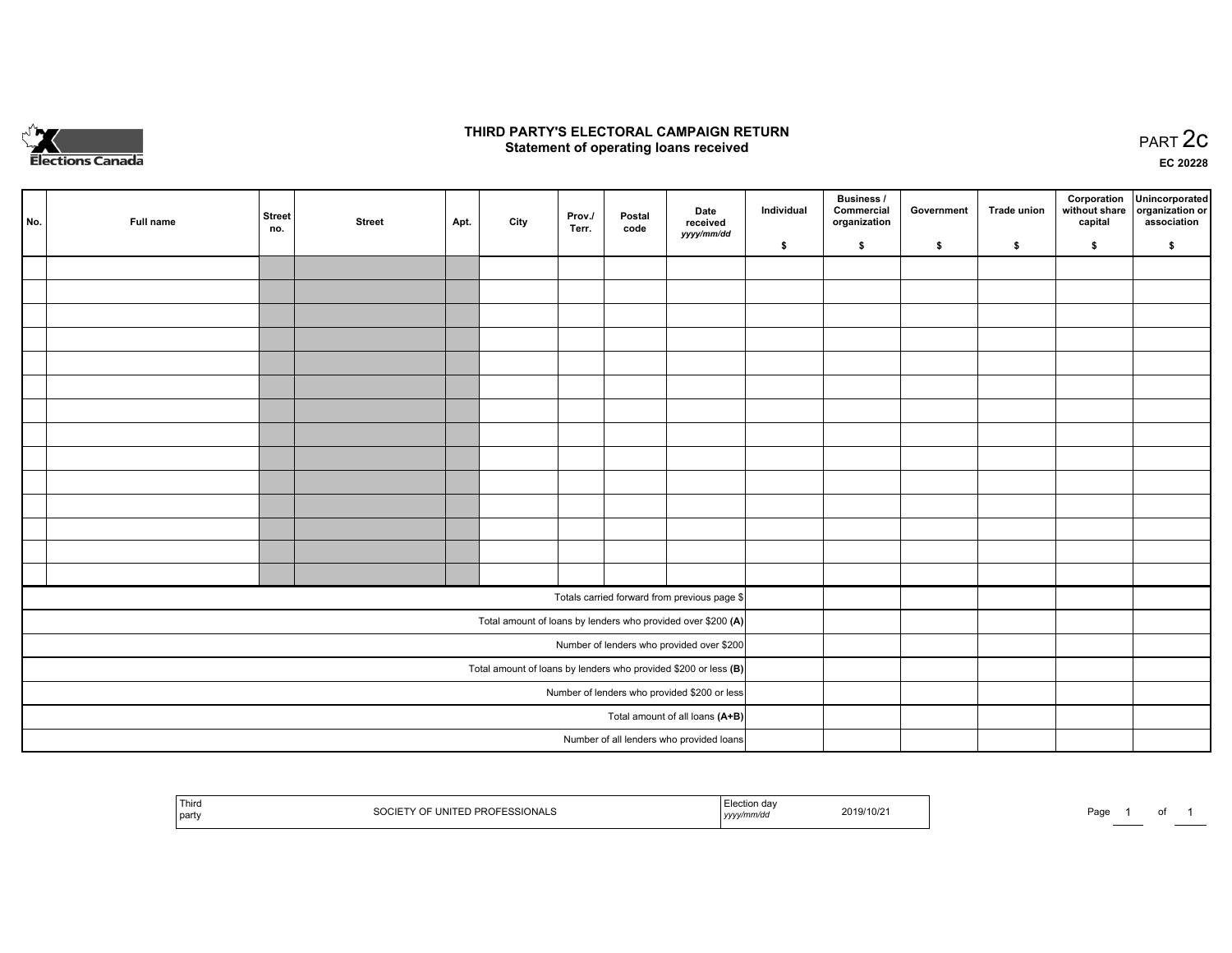

# **THIRD PARTY'S ELECTORAL CAMPAIGN RETURN S** ELECTORAL CAMPAIGN RETURN<br>Summary of inflows PART 2d

٦

| No.   | Type of contributor / lender                    | <b>Monetary</b><br>contributions<br>(Part 2a) | Non-monetary<br>contributions<br>(Part 2b) | Loans<br>(Part 2c) | <b>Total</b> | Number of<br>contributors and<br>lenders |
|-------|-------------------------------------------------|-----------------------------------------------|--------------------------------------------|--------------------|--------------|------------------------------------------|
|       |                                                 | \$                                            | \$                                         | \$                 | \$           |                                          |
| 1.    | Individuals                                     |                                               |                                            |                    |              |                                          |
|       | 2. Businesses / Commercial organizations        |                                               |                                            |                    |              |                                          |
| 3.    | Governments                                     |                                               |                                            |                    |              |                                          |
|       | 4. Trade unions                                 |                                               |                                            |                    |              |                                          |
| 5.    | Corporations without share capital              |                                               |                                            |                    |              |                                          |
|       | 6. Unincorporated organizations or associations |                                               |                                            |                    |              |                                          |
|       | 7.   Total (items 1 to 6)                       |                                               |                                            |                    |              |                                          |
| Total |                                                 |                                               |                                            |                    |              |                                          |
|       | 8. Amount of third party's resources used       |                                               |                                            |                    |              |                                          |
|       | 9. Grand total (items $7$ and $8$ )             |                                               |                                            |                    |              |                                          |

| Third | OF UNITED PROFESSIONALS | Hection day | 2019/10/21 |
|-------|-------------------------|-------------|------------|
|       | 0001F                   | .           |            |
| party | OUUIE                   | yyyy/mm/dd  |            |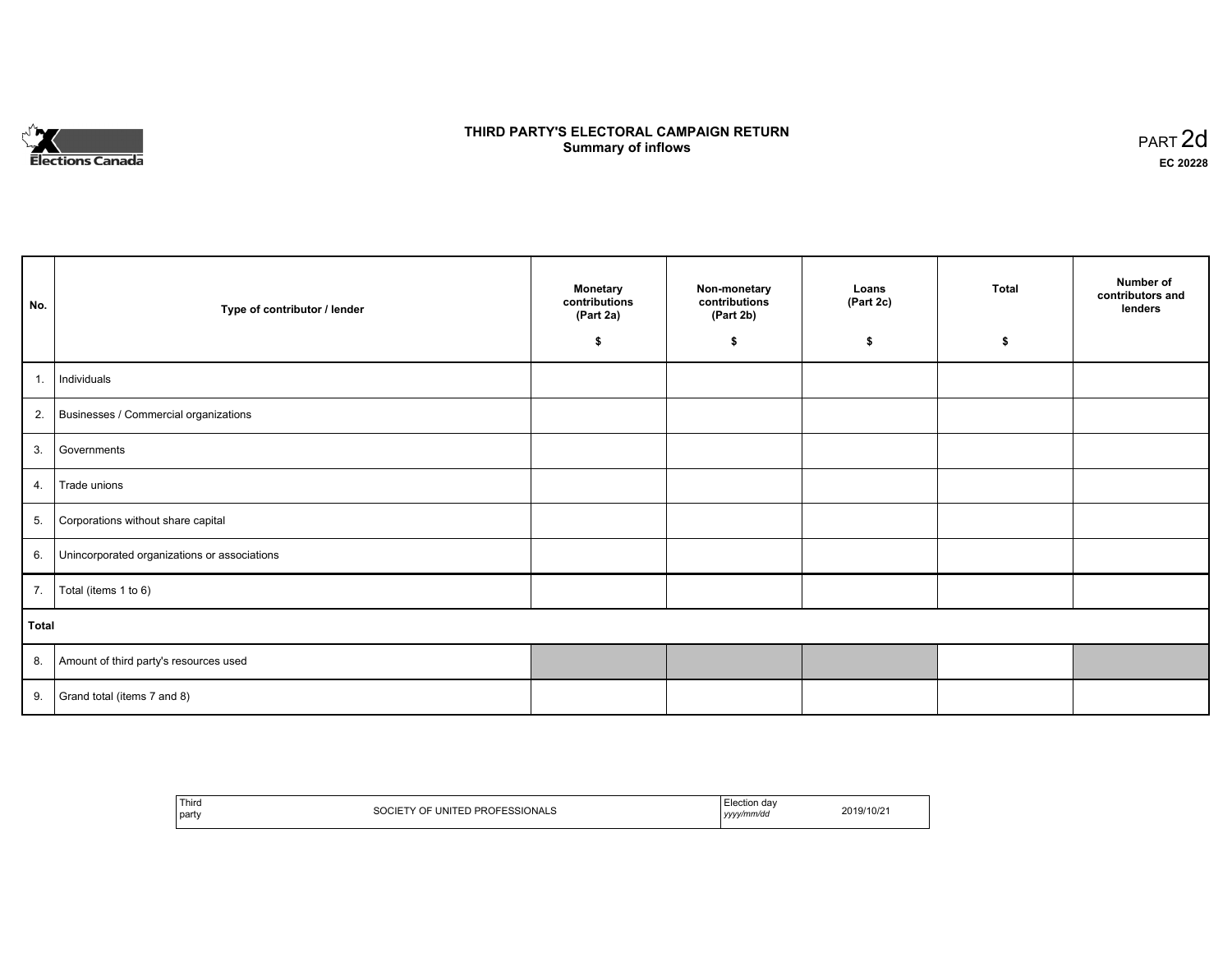

## **THIRD PARTY'S ELECTORAL CAMPAIGN RETURN Statement of expenses incurred for regulated activities that take place during the pre-election period**  *(Only applicable to a fixed-date general election)*

PART 3a **EC 20228**

For a list of expense types, expense categories and expense subcategories, refer to Annex II in the Instructions.

| No.            | Date<br>incurred<br>yyyy/mm/dd | <b>ED Code</b><br>(if applicable) | Supplier                          | <b>Expense type</b>  | <b>Expense</b><br>category | Expense<br>subcategory | <b>Starting date</b><br>of activity,<br>advertisement<br>or survey<br>yyyy/mm/dd | <b>Ending date</b><br>of activity,<br>advertisement<br>or survey<br>yyyy/mm/dd | Place of activity or<br>advertisement        | <b>Expense amount</b><br>\$ |  |  |
|----------------|--------------------------------|-----------------------------------|-----------------------------------|----------------------|----------------------------|------------------------|----------------------------------------------------------------------------------|--------------------------------------------------------------------------------|----------------------------------------------|-----------------------------|--|--|
|                | 2019/10/15                     |                                   | STAG S HEAD BAR GRILL SCARBOROUGH | PARTISAN ACTIVITY    | <b>EVENTS</b>              | KICK-OFF MEETING       | 2019/10/15                                                                       | 2019/10/15                                                                     | SCARBOROUGH ON.,                             | 97.03                       |  |  |
| $\overline{2}$ | 2019/09/24                     |                                   | STAPLES CANADA                    | PARTISAN ADVERTISING | ADVERTISING                | PRINT MEDIA            | 2019/09/25                                                                       | 2019/09/25                                                                     | Pensioners' newsletter                       | 42.26                       |  |  |
|                |                                |                                   |                                   |                      |                            |                        |                                                                                  |                                                                                |                                              |                             |  |  |
|                |                                |                                   |                                   |                      |                            |                        |                                                                                  |                                                                                |                                              |                             |  |  |
|                |                                |                                   |                                   |                      |                            |                        |                                                                                  |                                                                                |                                              |                             |  |  |
|                |                                |                                   |                                   |                      |                            |                        |                                                                                  |                                                                                |                                              |                             |  |  |
|                |                                |                                   |                                   |                      |                            |                        |                                                                                  |                                                                                |                                              |                             |  |  |
|                |                                |                                   |                                   |                      |                            |                        |                                                                                  |                                                                                |                                              |                             |  |  |
|                |                                |                                   |                                   |                      |                            |                        |                                                                                  |                                                                                |                                              |                             |  |  |
|                |                                |                                   |                                   |                      |                            |                        |                                                                                  |                                                                                |                                              |                             |  |  |
|                |                                |                                   |                                   |                      |                            |                        |                                                                                  |                                                                                |                                              |                             |  |  |
|                |                                |                                   |                                   |                      |                            |                        |                                                                                  |                                                                                |                                              |                             |  |  |
|                |                                |                                   |                                   |                      |                            |                        |                                                                                  |                                                                                |                                              |                             |  |  |
|                |                                |                                   |                                   |                      |                            |                        |                                                                                  |                                                                                |                                              |                             |  |  |
|                |                                |                                   |                                   |                      |                            |                        |                                                                                  |                                                                                |                                              |                             |  |  |
|                |                                |                                   |                                   |                      |                            |                        |                                                                                  |                                                                                |                                              |                             |  |  |
|                |                                |                                   |                                   |                      |                            |                        |                                                                                  |                                                                                |                                              |                             |  |  |
|                |                                |                                   |                                   |                      |                            |                        |                                                                                  |                                                                                | Totals carried forward from previous page \$ | 139.28                      |  |  |
|                | Total \$                       |                                   |                                   |                      |                            |                        |                                                                                  |                                                                                |                                              |                             |  |  |

| l Third<br>' party | <b>ESSIONAL</b><br>JNIT'<br>، ب ب<br>r.<br>,,,,, | ነ በሬ<br>2019/10/2<br>. | Page<br>. |
|--------------------|--------------------------------------------------|------------------------|-----------|
|--------------------|--------------------------------------------------|------------------------|-----------|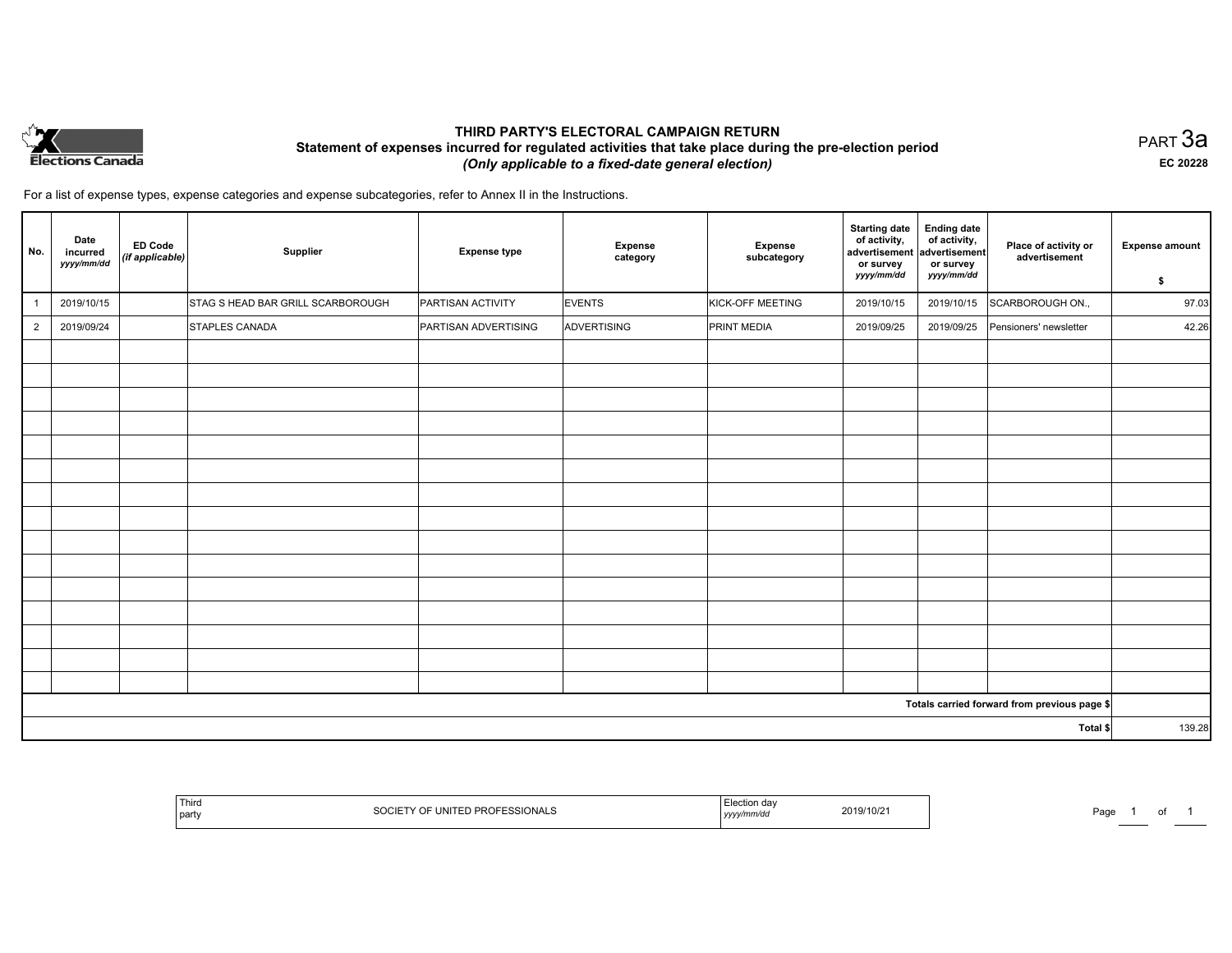

# **THIRD PARTY'S ELECTORAL CAMPAIGN RETURN Statement of expenses incurred for regulated activities that take place during the election period**<br>PART  $3b$

**EC 20228**

For a list of expense types, expense categories and expense subcategories, refer to Annex II in the Instructions.

| No.      | Date<br>incurred<br>yyyy/mm/dd | ED Code<br>(if applicable) | Supplier | <b>Expense type</b> | Expense<br>category | Expense<br>subcategory | Starting date Ending date<br>of activity, of activity,<br>advertisement advertisement<br>or survey<br>yyyy/mm/dd | or survey<br>yyyy/mm/dd | Place of activity or<br>advertisement        | <b>Expense amount</b><br>\$ |
|----------|--------------------------------|----------------------------|----------|---------------------|---------------------|------------------------|------------------------------------------------------------------------------------------------------------------|-------------------------|----------------------------------------------|-----------------------------|
|          |                                |                            |          |                     |                     |                        |                                                                                                                  |                         |                                              |                             |
|          |                                |                            |          |                     |                     |                        |                                                                                                                  |                         |                                              |                             |
|          |                                |                            |          |                     |                     |                        |                                                                                                                  |                         |                                              |                             |
|          |                                |                            |          |                     |                     |                        |                                                                                                                  |                         |                                              |                             |
|          |                                |                            |          |                     |                     |                        |                                                                                                                  |                         |                                              |                             |
|          |                                |                            |          |                     |                     |                        |                                                                                                                  |                         |                                              |                             |
|          |                                |                            |          |                     |                     |                        |                                                                                                                  |                         |                                              |                             |
|          |                                |                            |          |                     |                     |                        |                                                                                                                  |                         |                                              |                             |
|          |                                |                            |          |                     |                     |                        |                                                                                                                  |                         |                                              |                             |
|          |                                |                            |          |                     |                     |                        |                                                                                                                  |                         |                                              |                             |
|          |                                |                            |          |                     |                     |                        |                                                                                                                  |                         |                                              |                             |
|          |                                |                            |          |                     |                     |                        |                                                                                                                  |                         |                                              |                             |
|          |                                |                            |          |                     |                     |                        |                                                                                                                  |                         |                                              |                             |
|          |                                |                            |          |                     |                     |                        |                                                                                                                  |                         |                                              |                             |
|          |                                |                            |          |                     |                     |                        |                                                                                                                  |                         |                                              |                             |
|          |                                |                            |          |                     |                     |                        |                                                                                                                  |                         |                                              |                             |
|          |                                |                            |          |                     |                     |                        |                                                                                                                  |                         |                                              |                             |
|          |                                |                            |          |                     |                     |                        |                                                                                                                  |                         | Totals carried forward from previous page \$ |                             |
| Total \$ |                                |                            |          |                     |                     |                        |                                                                                                                  |                         |                                              |                             |

| ' Thira<br>l party | SSIONAL,<br>. | uc<br>,,,,, | 2019/10/21 | Page | . |
|--------------------|---------------|-------------|------------|------|---|
|--------------------|---------------|-------------|------------|------|---|